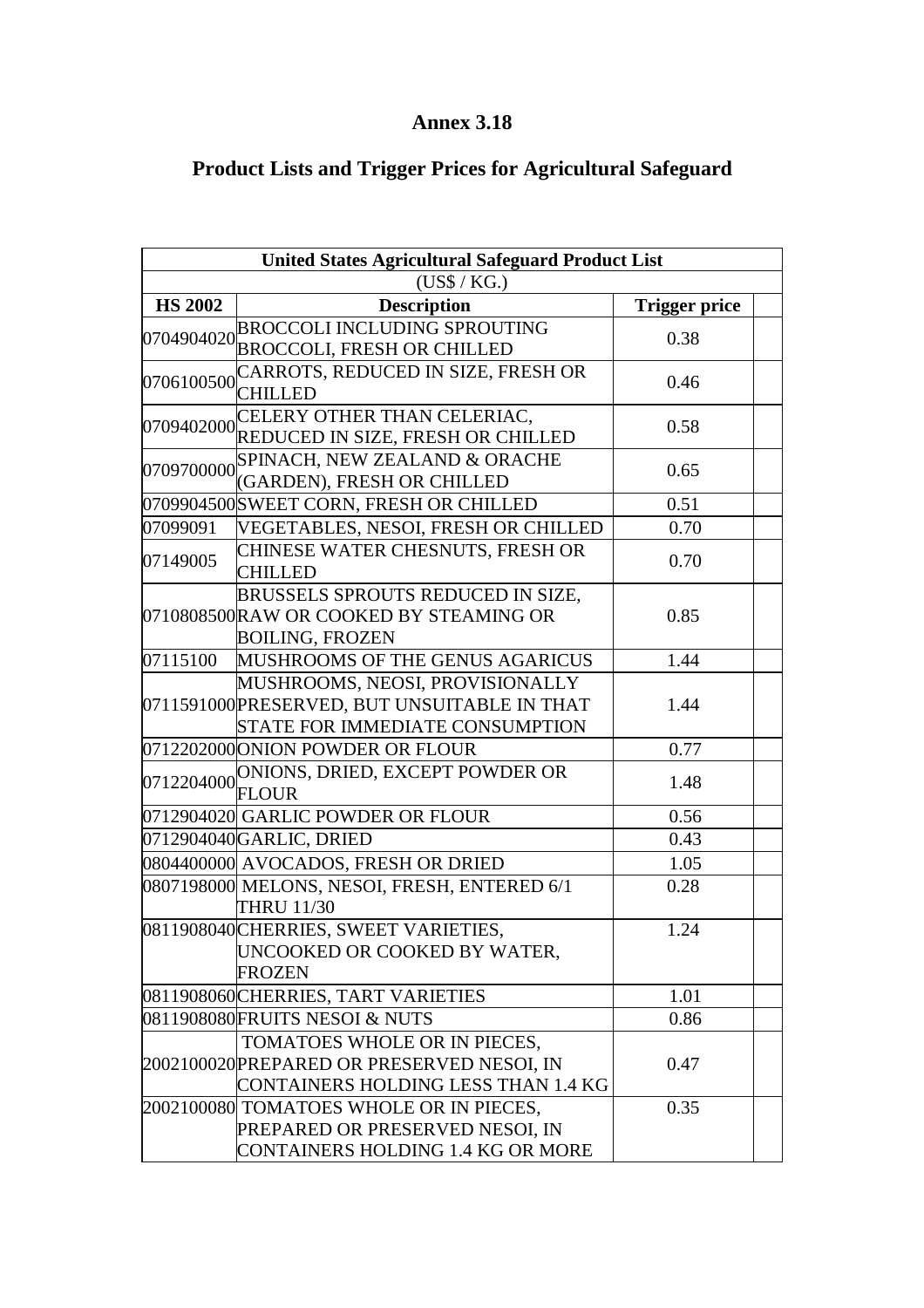| 2002908010 TOMATO PASTE IN CONTAINERS                                     | 0.66 |  |
|---------------------------------------------------------------------------|------|--|
| HOLDING LESS THAN 1.4 KG.                                                 |      |  |
| 2002908020TOMATO PASTE IN CONTAINERS                                      | 0.53 |  |
| HOLDING 1.4 KG. OR MORE                                                   |      |  |
| 2002908030TOMATO PUREE IN CONTAINERS                                      | 0.61 |  |
| HOLDING LESS THAN 1.4 KG.                                                 |      |  |
| 2002908040TOMATO PUREE IN CONTAINERS                                      | 0.38 |  |
| HOLDING 1.4 KG. OR MORE                                                   |      |  |
| 2002908050TOMATOES NESOI PREPARED OR                                      | 0.65 |  |
| <b>PRESERVED</b>                                                          |      |  |
| 2003900010 STRAW MUSHROOM PREPARED OR                                     | 1.39 |  |
| PRESERVED EXCEPT BY VINEGAR OR                                            |      |  |
| <b>ACETIC ACID</b>                                                        |      |  |
| 2003900090 OTHER MUSHROOMS                                                | 1.39 |  |
|                                                                           |      |  |
|                                                                           |      |  |
| 2003100127 MUSHROOM WHOLE OR BUTTON,                                      | 2.33 |  |
| PREPARED OR PRESERVED, IN                                                 |      |  |
| CONTAINERS HOLDING NOT MORE THAN                                          |      |  |
| 225 GRAMS                                                                 |      |  |
| 2003100131MUSHROOM SLICED, PREPARED OR                                    | 2.25 |  |
| PRESERVED, IN CONTAINERS HOLDING                                          |      |  |
| <b>NOT MORE THAN 225 GRAMS</b>                                            |      |  |
| 2003100137 MUSHROOM NESOI, IN CONTAINERS                                  | 1.90 |  |
| HOLDING NOT MORE THAN 225 GRAMS                                           |      |  |
| 2003100143MUSHROOM WHOLE OR BUTTON,                                       | 1.68 |  |
| PREPARED OR PRESERVED, IN                                                 |      |  |
| <b>CONTAINERS HOLDING MORE THAN 225</b>                                   |      |  |
| <b>GRAMS</b>                                                              |      |  |
| 2003100147 MUSHROOM SLICED, PREPARED OR                                   | 1.49 |  |
| PRESERVED, IN CONTAINERS HOLDING                                          |      |  |
| <b>MORE THAN 225 GRAMS</b>                                                |      |  |
| 2003100153MUSHROOM NESOI, PREPARED OR<br>PRESERVED, IN CONTAINERS HOLDING | 1.44 |  |
| <b>MORE THAN 225 GRAMS</b>                                                |      |  |
| 2005600000 ASPARAGUS, PREPARED OR PRESERVED                               | 1.12 |  |
| NESOI, NOT FROZEN                                                         |      |  |
| 2005908000 ARTICHOKES, PREPARED OR PRESERVED                              | 1.29 |  |
| NESOI, NOT FROZEN                                                         |      |  |
| 2006002000 CHERRIES, PRESERVED BY SUGAR                                   | 2.06 |  |
| 2006005000MIXTURES OF FRUIT, NUTS AND PLANT                               | 1.56 |  |
| PARTS PRESERVED BY SUGAR                                                  |      |  |
| 2007100000HOMOGENIZED PREPARATIONS OF FRUIT                               | 1.41 |  |
| 2008303500 ORANGE PULP, PREPARED OR PRESERVED                             | 1.30 |  |
| <b>NESOI</b>                                                              |      |  |
| 2008400020 PEARS, PREPARED OR PRESERVED, NESOI,                           | 0.66 |  |
| IN CONTAINERS HOLDING LESS THAN 1.4                                       |      |  |
| KG                                                                        |      |  |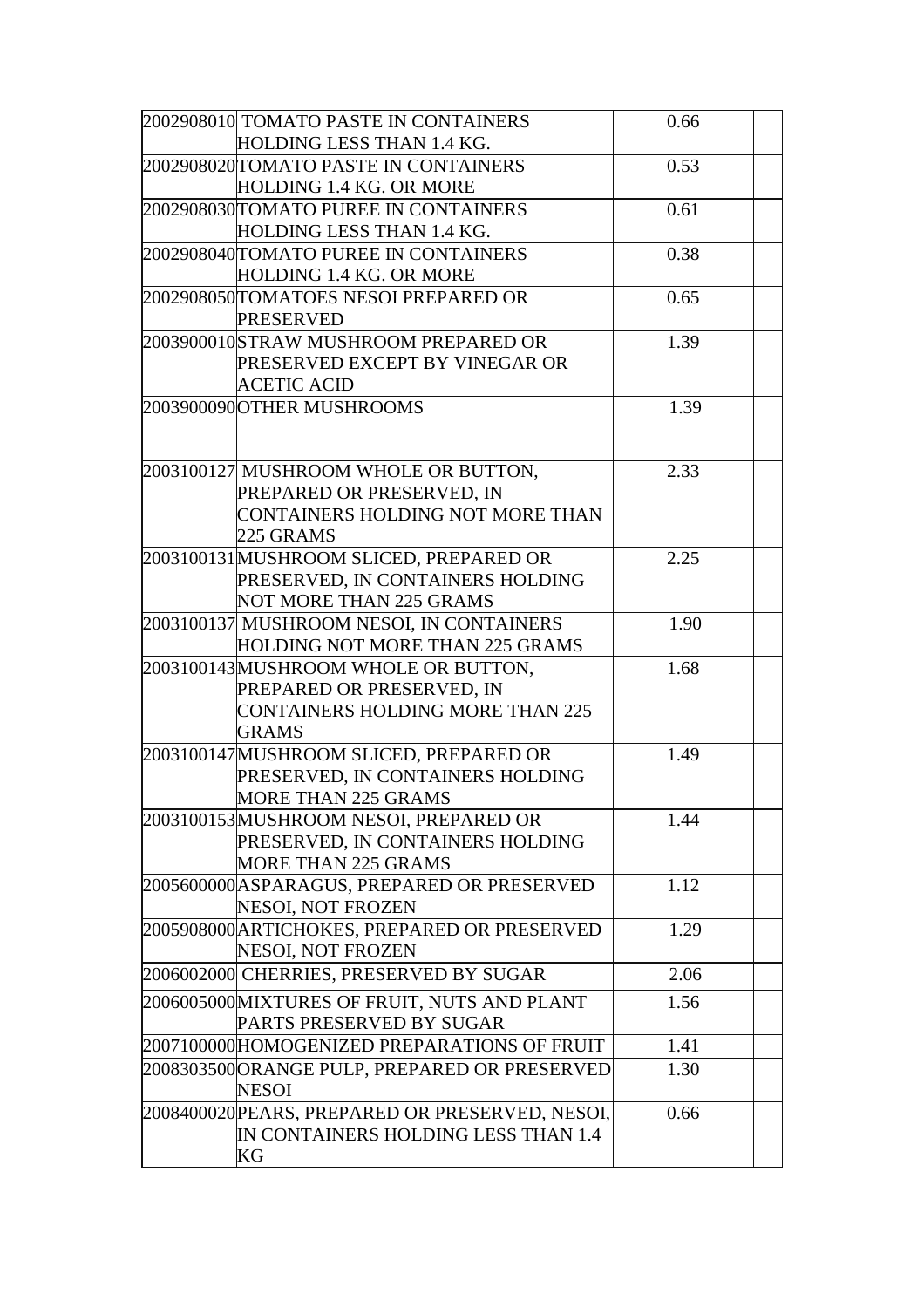| 2008400040 PEARS, PREPARED OR PRESERVED, NESOI, | 0.65 |  |
|-------------------------------------------------|------|--|
| IN CONTAINERS 1.4 KG OR MORE                    |      |  |
| 2008504000 APRICOTS, PREPARED OR PRESERVED      | 0.90 |  |
| <b>NESOI</b>                                    |      |  |
| 2008929030FRUIT MIXTURES WITH PEACHES OR        | 0.81 |  |
| PEARS PACKED IN LIQUID, IN                      |      |  |
| CONTAINERS HOLDING LESS THAN 1.4 KG             |      |  |
| FRUIT MIXTURES WITH PEACHES OR                  | 0.77 |  |
| PEARS PACKED IN LIQUID, IN                      |      |  |
| 2008929035 CONTAINTERS HOLDING MORE THAN 1.4    |      |  |
| KG                                              |      |  |
| 2008929040FRUIT MIXTURES CONTAINING ORANGES     | 1.21 |  |
| OR GRAPEFRUIT                                   |      |  |
| 2008929050 FRUIT MIXTURES NESOI                 | 0.92 |  |
|                                                 |      |  |
| 2008929092MIXTURES FRUITS, NUTS OR EDIBLE       | 3.63 |  |
| PARTS OF PLANTS, PREPARED CEREAL                |      |  |
| PRODUCTS, NEOSI, PREPARED OR                    |      |  |
| <b>PRESERVED</b>                                |      |  |
| 2008929094 MIXTURES FRUITS, NUTS OR EDIBLE      | 2.46 |  |
| PARTS OF PLANTS, NEOSI, PREPARED OR             |      |  |
| <b>PRESERVED</b>                                |      |  |
| 2009110020ORANGE JUICE UNFERMENTED FROZEN       | 0.25 |  |
| <b>CONTAINER UNDER .946 LITER</b>               |      |  |
| 2103204020TOMATO SAUCES NESOI IN CONTAINERS     | 0.80 |  |
| HOLDING LESS THAN 1.4 KG                        |      |  |
| 2103204040 TOMATO SAUCES NESOI IN CONTAINERS    | 0.31 |  |
| HOLDING1.4 KG OR MORE                           |      |  |
|                                                 |      |  |

| <b>Chile Agricultural Safeguard Product List</b> |                                          |      |  |
|--------------------------------------------------|------------------------------------------|------|--|
| (US\$ / kgs.)                                    |                                          |      |  |
|                                                  | <b>HS 2002</b><br><b>Description</b>     |      |  |
|                                                  |                                          |      |  |
| 02109100                                         | LAS DEMAS CARNES O DESPOJOS              | 3.49 |  |
|                                                  | <b>COMESTIBLES DE PRIMATES</b>           |      |  |
| 02109200                                         | LAS DEMAS CARNES O DESPOJOS              | 3.49 |  |
|                                                  | COMESTIBLES DE BALLENAS, DELFINES Y      |      |  |
|                                                  | <b>MARSOPAS; DE MANATIES Y DUGONES O</b> |      |  |
|                                                  | <b>DUGONGOS</b>                          |      |  |
| 02109300                                         | LAS DEMAS CARNES O DESPOJOS              | 3.49 |  |
|                                                  | COMESTIBLES DE REPTILES (INCLUIDAS LAS   |      |  |
|                                                  | SERPIENTES Y TORTUGAS DE MAR)            |      |  |
| 02109900                                         | LAS DEMAS CARNES O DESPOJOS              | 3.49 |  |